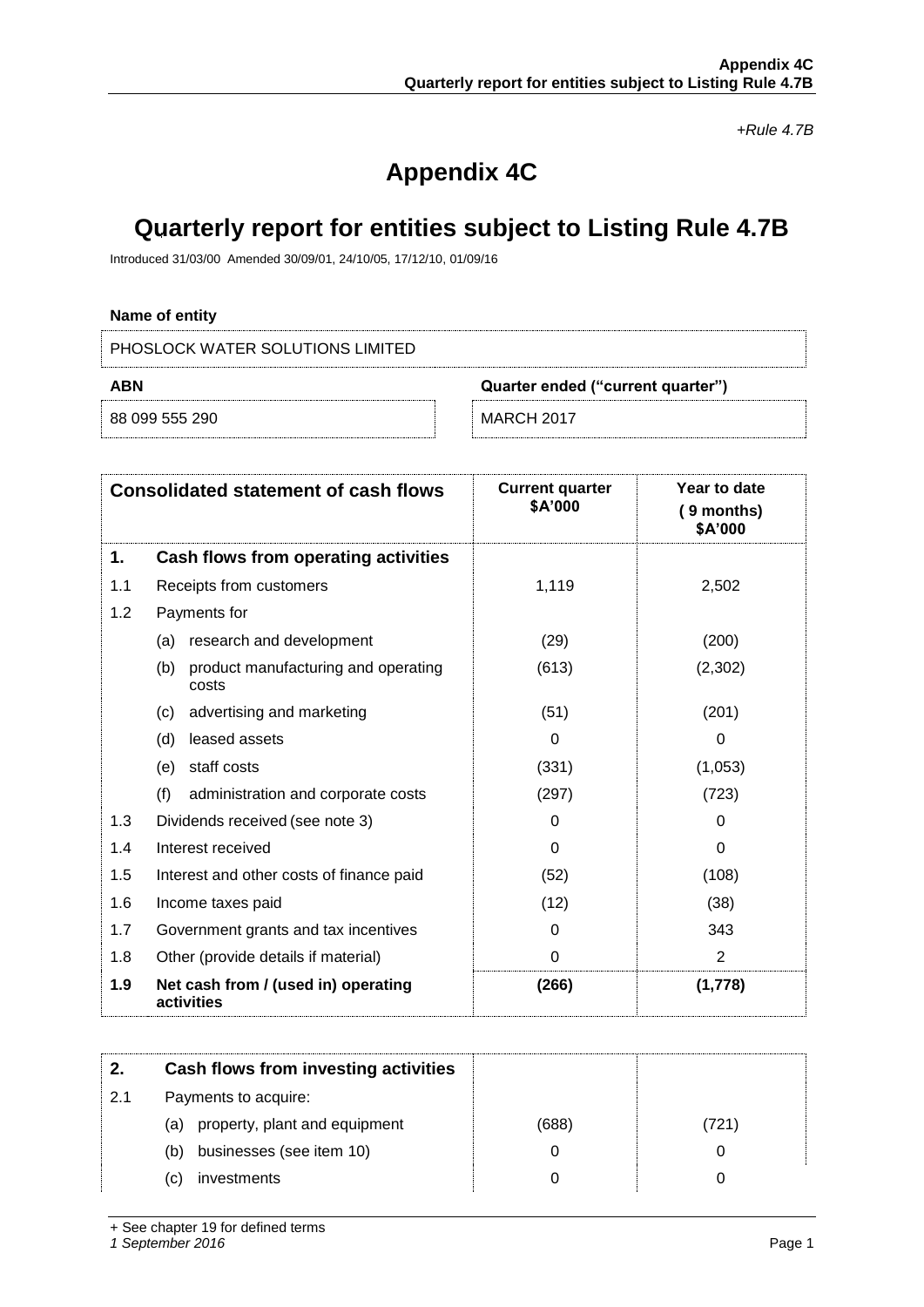|     | <b>Consolidated statement of cash flows</b>       | <b>Current quarter</b><br><b>\$A'000</b> | Year to date<br>9 months)<br>\$A'000 |
|-----|---------------------------------------------------|------------------------------------------|--------------------------------------|
|     | intellectual property<br>(d)                      | (17)                                     | (76)                                 |
|     | other non-current assets<br>(e)                   | 0                                        | 0                                    |
| 2.2 | Proceeds from disposal of:                        |                                          |                                      |
|     | property, plant and equipment<br>(a)              | 0                                        | 0                                    |
|     | businesses (see item 10)<br>(b)                   | 0                                        | O                                    |
|     | (c)<br>investments                                | 0                                        | 0                                    |
|     | (d)<br>intellectual property                      | O                                        | U                                    |
|     | other non-current assets<br>(e)                   | 0                                        | 0                                    |
| 2.3 | Cash flows from loans to other entities           | 0                                        | U                                    |
| 2.4 | Dividends received (see note 3)                   | 0                                        | 0                                    |
| 2.5 | Other (provide details if material)               | 0                                        | 0                                    |
| 2.6 | Net cash from / (used in) investing<br>activities | (705)                                    | (797)                                |

| 3.   | Cash flows from financing activities                                           |       |          |
|------|--------------------------------------------------------------------------------|-------|----------|
| 3.1  | Proceeds from issues of shares                                                 | 0     | 0        |
| 3.2  | Proceeds from issue of convertible notes                                       | 0     | 0        |
| 3.3  | Proceeds from exercise of share options                                        | O     | 265      |
| 3.4  | Transaction costs related to issues of<br>shares, convertible notes or options | 0     | 0        |
| 3.5  | Proceeds from borrowings                                                       | 1,250 | 1,650    |
| 3.6  | Repayment of borrowings                                                        | (10)  | 0        |
| 3.7  | Transaction costs related to loans and<br>borrowings                           | 0     | 0        |
| 3.8  | Dividends paid                                                                 | 0     | 0        |
| 3.9  | Other (provide details if material)                                            | O     | $\Omega$ |
| 3.10 | Net cash from / (used in) financing<br>activities                              | 1,240 | 1,915    |

|     | Net increase / (decrease) in cash and<br>cash equivalents for the period |       |         |
|-----|--------------------------------------------------------------------------|-------|---------|
| 4.1 | Cash and cash equivalents at beginning of<br>quarter/year to date        | 408   | 1,362   |
| 4.2 | Net cash from / (used in) operating<br>activities (item 1.9 above)       | (266) | (1,778) |
| 4.3 | Net cash from / (used in) investing activities<br>(item 2.6 above)       | (705) | (797)   |
| 4.4 | Net cash from / (used in) financing activities<br>(item 3.10 above)      | 1,240 | 1,915   |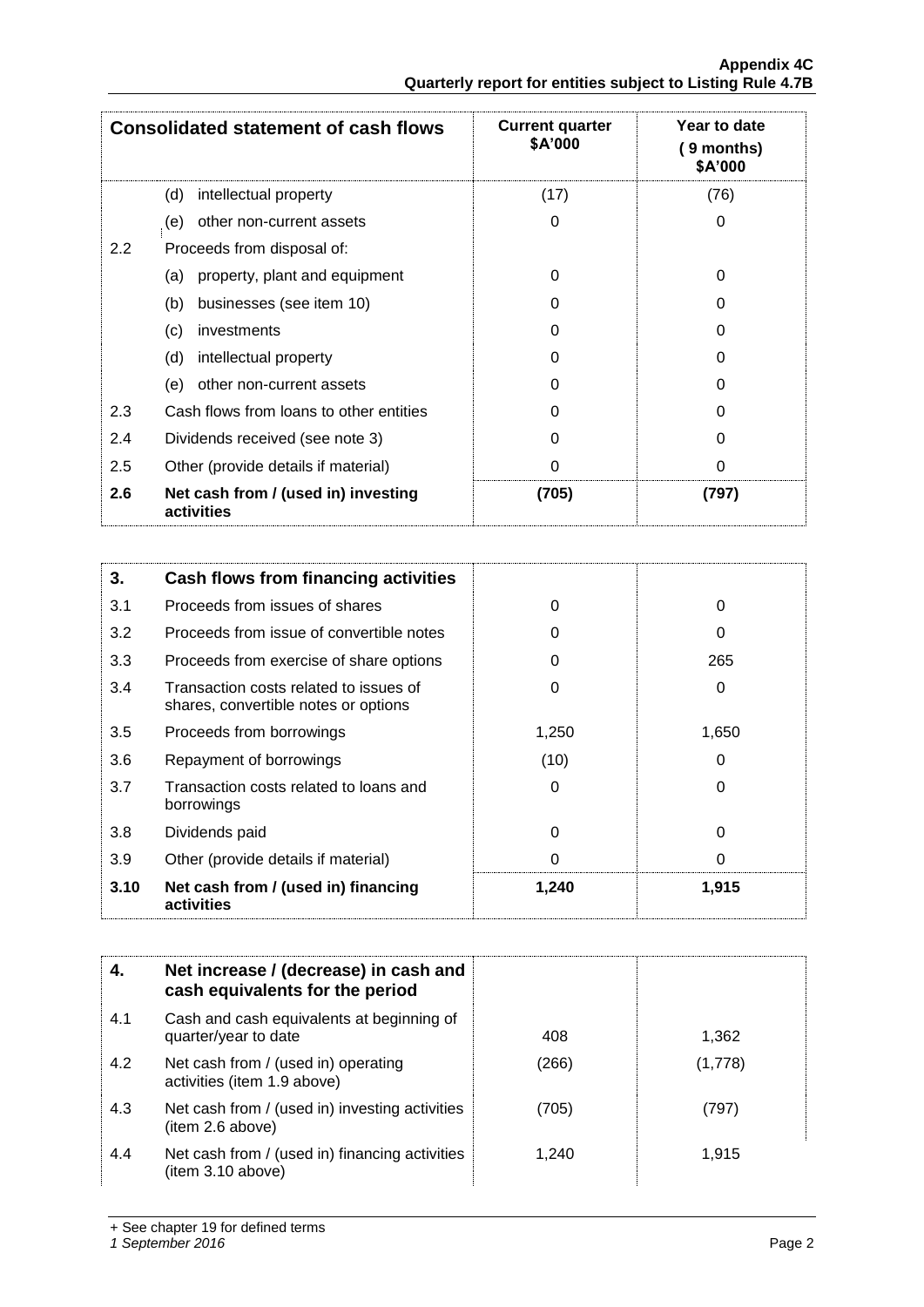| Consolidated statement of cash flows |                                                      | <b>Current quarter</b><br>\$A'000 | Year to date<br>( 9 months)<br>\$A'000 |
|--------------------------------------|------------------------------------------------------|-----------------------------------|----------------------------------------|
| 4.5                                  | Effect of movement in exchange rates on<br>cash held | (19)                              | 44                                     |
| 4.6                                  | Cash and cash equivalents at end of<br>quarter       | 658                               | 658                                    |

| 5.  | Reconciliation of cash and cash<br>equivalents<br>at the end of the quarter (as shown in the<br>consolidated statement of cash flows) to the<br>related items in the accounts | <b>Current quarter</b><br>\$A'000 | <b>Previous quarter</b><br>\$A'000 |
|-----|-------------------------------------------------------------------------------------------------------------------------------------------------------------------------------|-----------------------------------|------------------------------------|
| 5.1 | <b>Bank balances</b>                                                                                                                                                          | 603                               | 353                                |
| 5.2 | Call deposits                                                                                                                                                                 | 0                                 | $\Omega$                           |
| 5.3 | <b>Bank overdrafts</b>                                                                                                                                                        | 0                                 | 0                                  |
| 5.4 | Deposits held as Bonds                                                                                                                                                        | 55                                | 55                                 |
| 5.5 | Cash and cash equivalents at end of<br>quarter (should equal item 4.6 above)                                                                                                  | 658                               | 408                                |

## **6.** Payments to directors of the entity and their associates

- 6.1 Aggregate amount of payments to these parties included in item 1.2
- 6.2 Aggregate amount of cash flow from loans to these parties included in item 2.3

**7. Payments to related entities of the entity and their** 

6.3 Include below any explanation necessary to understand the transactions included in items  $6.1$  and  $6.2$ 

| Salaries, Director Fees, Superannuation, Salary Benefits paid to Directors. |  |
|-----------------------------------------------------------------------------|--|
|                                                                             |  |
|                                                                             |  |

|     | associates                                                                                                  | \$A'000 |
|-----|-------------------------------------------------------------------------------------------------------------|---------|
| 7.1 | Aggregate amount of payments to these parties included in item 1.2                                          | 115     |
| 7.2 | Aggregate amount of cash flow from loans to these parties included<br>in item 2.3                           |         |
| 7.3 | Include below any explanation necessary to understand the transactions included in<br>items $7.1$ and $7.2$ |         |
|     | Rent & Interest paid to Related Party.                                                                      |         |

IR Services provided by associate of Related Party.

| <b>Current quarter</b><br>\$A'000 |  |
|-----------------------------------|--|
| 90                                |  |
| U                                 |  |

**Current quarter**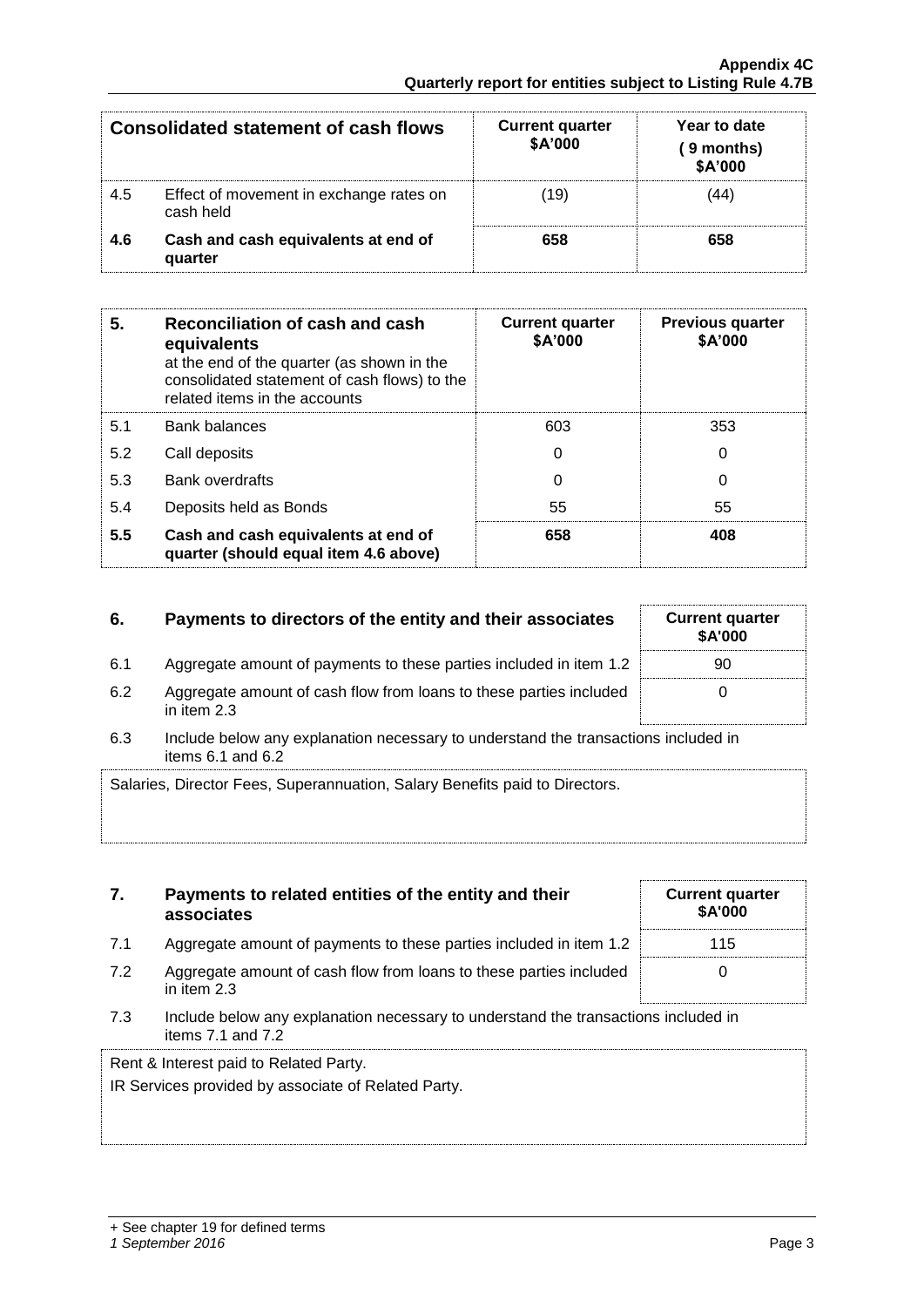**Amount drawn at quarter end \$A'000**

**Total facility amount at quarter end \$A'000** 

| 8. | <b>Financing facilities available</b> |
|----|---------------------------------------|
|    | Add notes as necessary for an         |
|    | understanding of the position         |

8.1 Loan Facility 1,000 1,000 1,000

8.2 Debtor Factoring 650 650 650

- 8.3 Convertible Notes maturing 30 June 2017 650 650 650
- 8.4 Include below a description of each facility above, including the lender, interest rate and whether it is secured or unsecured. If any additional facilities have been entered into or are proposed to be entered into after quarter end, include details of those facilities as well.

Loan Facility to finance inventory and capex – 12 months (Nov 2017); Interest - 15% pa payable monthly; unsecured.

Debtor Factoring to finance debtors – 3 months (expires 31 May 2017); Interest – 18%pa on daily balance; secured over debtor invoices

Convertible Notes – expire 30 June 2017; Interest - 15% pa payable monthly; unsecured.

| 9.  | <b>Estimated cash outflows for next quarter</b> | \$A'000 |
|-----|-------------------------------------------------|---------|
| 9.1 | Research and development                        | (50)    |
| 9.2 | Product manufacturing and operating costs       | (700)   |
| 9.3 | Advertising and marketing                       | (80)    |
| 9.4 | Leased assets                                   | 0       |
| 9.5 | Staff costs                                     | (350)   |
| 9.6 | Administration and corporate costs              | (200)   |
| 9.7 | Interest on Convertible Notes & Loans           | (60)    |
| 9.8 | <b>Total estimated cash outflows</b>            | (1.440) |

| 10.  | Acquisitions and disposals of<br>business entities<br>(items $2.1(b)$ and $2.2(b)$ above) | <b>Acquisitions</b> | <b>Disposals</b> |
|------|-------------------------------------------------------------------------------------------|---------------------|------------------|
| 10.1 | Name of entity                                                                            | N/A                 | N/A              |
| 10.2 | Place of incorporation or<br>registration                                                 |                     |                  |
| 10.3 | Consideration for acquisition or<br>disposal                                              |                     |                  |
| 10.4 | Total net assets                                                                          |                     |                  |
| 10.5 | Nature of business                                                                        |                     |                  |